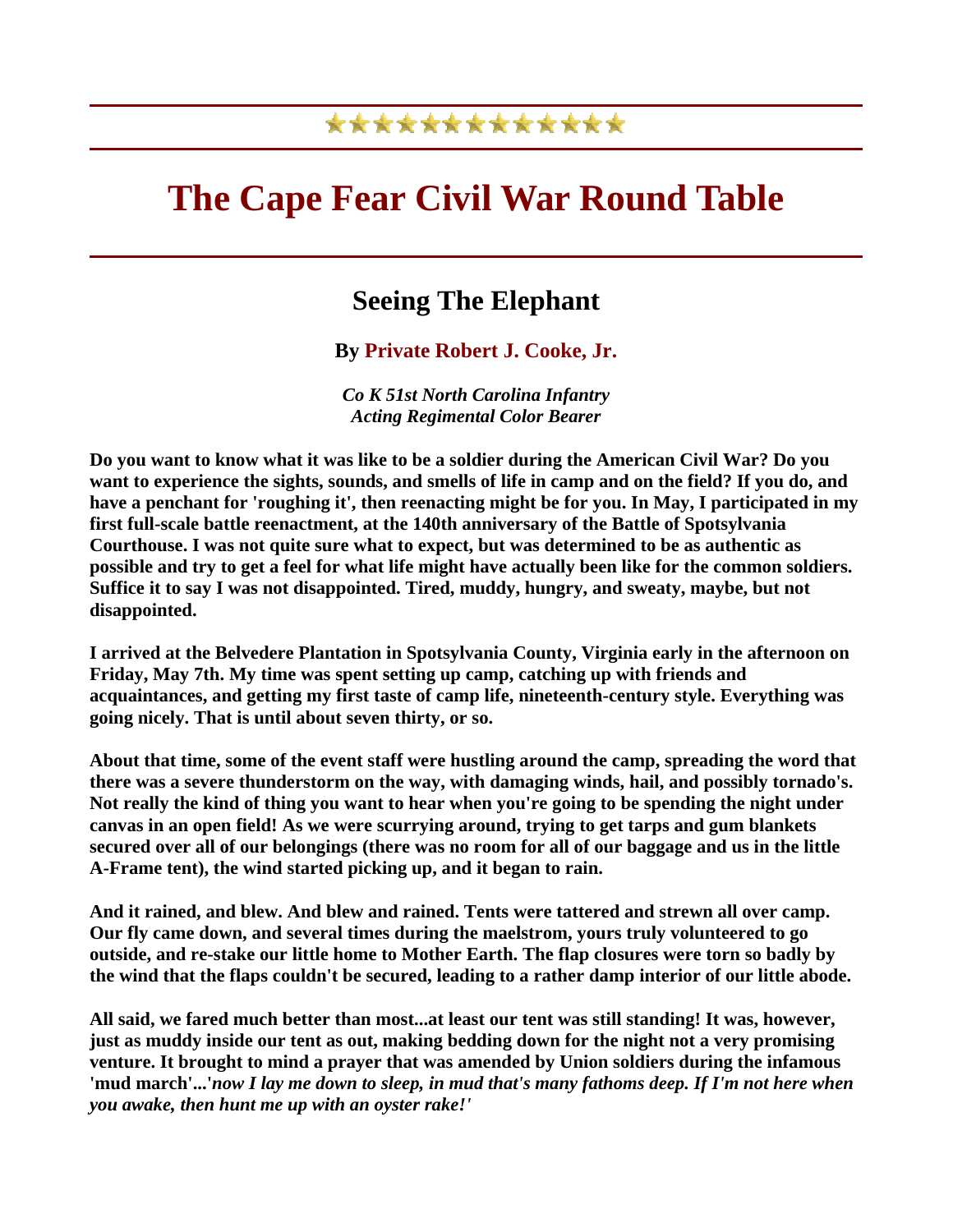**As my first night in camp was anything but comfortable, I kept in mind that soon enough, I would get a chance to smell powder, and get my first taste of Civil War 'combat', commonly referred to as 'seeing the elephant'. As with my camp experience, I got more than I bargained for on the field. It turned out that the Regimental Quartermaster was going to be otherwise occupied during the fight, so I volunteered to carry the Regiment's Colors for him. The Commanding General accepted my offer, and I traded my musket for a flagpole.** 

**The stage was set for a grand battle...roughly 3,000 Union Troops and 3,200 Confederates were poised for action. I took my place General Donny Taylor, and watched the lines of blue-clad troops advancing in perfect line-of-battle, the evening sun glistening on their muskets. The Federal Artillery opened, and ours answered, starting a cannonade that lasted for nearly twentyfive of thirty minutes. Our pickets were driven in, and volley after volley was poured into the mass of blue to our front, but they kept on coming. They stopped about fifty yards in front of our lines, and delivered a volley without much effect, reloaded and marched forward once more. They gained the breastworks on our left flank after several minutes of furious fighting. The tide seemed to be in the foe's favor, and they held the works for some time, until the units that we held in reserve could mount a counter attack. Once that was accomplished, the Yanks were driven back, our artillery chasing them from the field with shot, shell and canister, all with telling results. Their artillery then made a half-hearted attempt to provide some relief, targeting our guns with counter-battery fire, but the field was ours for the rest of that night.** 

**The next morning, I awoke to the chill of pre-dawn, and made some coffee. We were expecting the Yanks to renew their assault, and we were not long in waiting. Just as the sun was peeking over the horizon, we could make out their lines of battle, already within musket range of our pickets! Without much shooting, our pickets were driven back across our lines, and the Federal artillery once again opened on us. Most of their shells passed harmlessly overhead, but we remained hunkered down, just the same. Our gunners raked the line of Yanks with solid shot, and then canister once they got within range, but there was no turning them back this time...they were heading directly for our center, with far more troops than they had on the previous night's attack. I actually saw a Yank Colonel riding at the front of the column, pointing his sword directly at the flag I was holding! They meant to sever our line right down the middle, it seemed. They delivered several volleys, seemingly oblivious to our withering fire, and then charged.** 

**As there was no breeze, by this time thick smoke had settled over the field, making it hard to breathe. Added to the already dim early morning light, it was hard to see exactly where you were. Muzzle flashes were everywhere, and it sounded as if the whole world was being rent asunder. Our line stood fast for a little while, but then broke and fell back pell-mell from the Mule Shoe Salient, leaving the 'dead and wounded' of both armies in their wake. There was a desperate sense of confusion prevalent, Yanks and Rebs being intermingled while locked in 'mortal' combat of a most serious and personal nature.** 

**Amidst all this cacophony, out of the smoke, there came a squad of Yankees no more than ten yards directly to my front, furiously loading and firing. There were no friendlies between the General and myself and them! In a moment of brazen exuberance, I mocked them, and waved the proud banner I was holding to and fro high above my head. They ceased all activities, looking at us with mouths agape. Before they could regain their bearing, we ran off to the left of our line (losing the astounded Yanks in the smoke and din of battle) to organize a counter attack. I sprinted past a Yank that was lying on the ground, holding his leg, writhing in mock agony.**